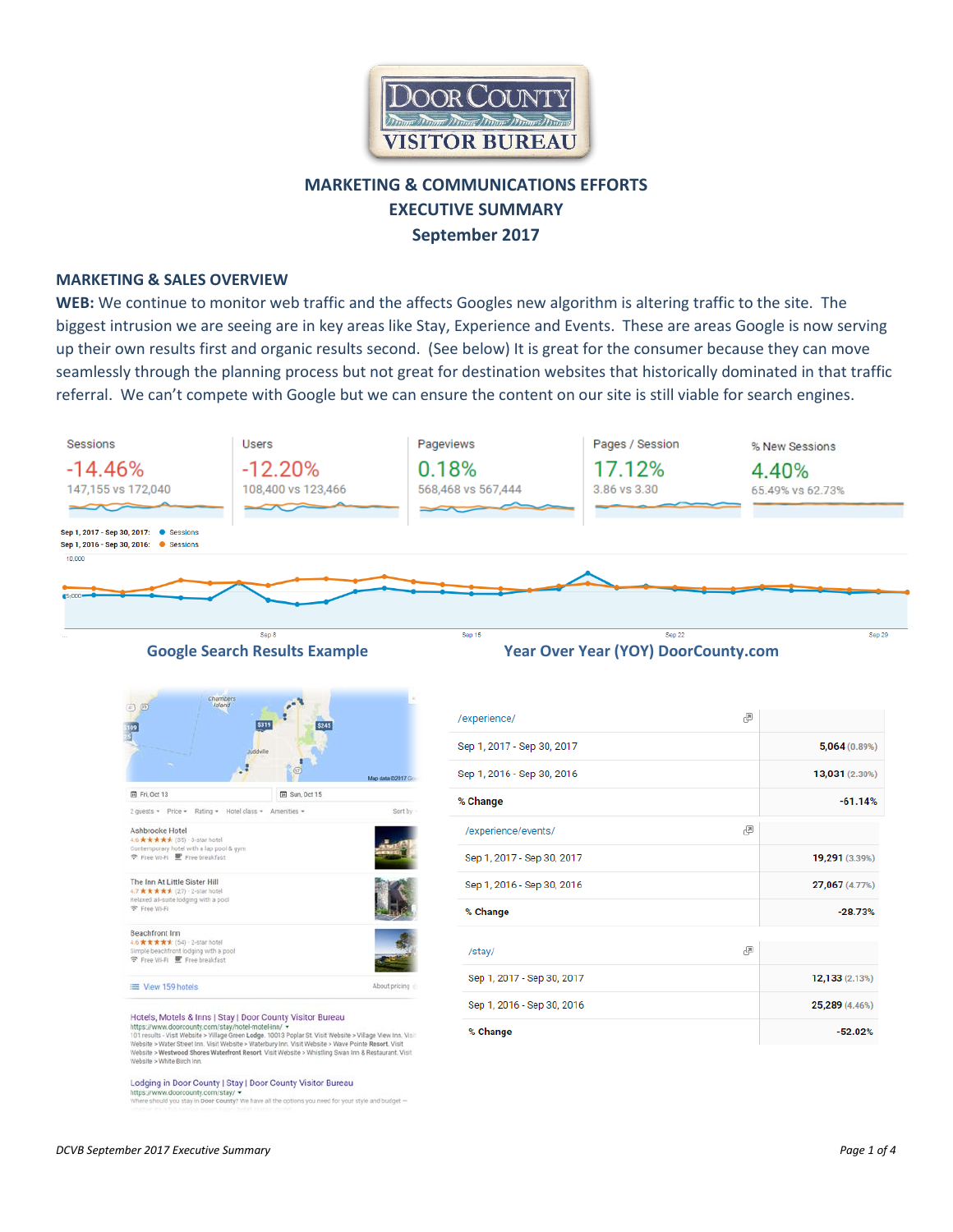| Top Organic Queries, Click, and Avg. Position Data |                                 |          |                    |            |                 |
|----------------------------------------------------|---------------------------------|----------|--------------------|------------|-----------------|
|                                                    | Queries                         | Clicks - | <b>Impressions</b> | <b>CTR</b> | <b>Position</b> |
| 12                                                 | door county                     | 7,076    | 42,937             | 1,648%     | 2.24            |
| 2.                                                 | door county wisconsin           | 2,022    | 13,091             | 1,545%     | 2.15            |
| 3.                                                 | door county wi                  | 1,966    | 10,669             | 1,843%     | 2.15            |
| 4.                                                 | door county hotels              | 1,548    | 12,872             | 1,203%     | 1.98            |
| 5.                                                 | door county lodging             | 658      | 3,180              | 2,069%     | 1.96            |
| 6.                                                 | door county map                 | 612      | 3,771              | 1,623%     | 2.01            |
| 7.                                                 | door county events              | 589      | 2,134              | 2,760%     | 2.02            |
| 8.                                                 | things to do in door county     | 533      | 3,729              | 1,429%     | 4.15            |
| 9.                                                 | map of door county              | 371      | 2,098              | 1,768%     | $\overline{2}$  |
| 10.                                                | washington island               | 330      | 8,598              | 384%       | 5.54            |
| 11.                                                | door county fall colors         | 287      | 1,616              | 1,776%     | 2.73            |
| 12.                                                | door county chamber of commerce | 267      | 355                | 7,521%     | 1.01            |

| <b>Most Viewed Pages</b> |                                             |                |            |        |
|--------------------------|---------------------------------------------|----------------|------------|--------|
|                          | Page                                        |                | Pageviews- |        |
| 1.                       | J                                           |                |            | 48,682 |
| 2.                       | /experience/events/                         |                |            | 19.291 |
| 3.                       | /autumn/                                    |                |            | 15.262 |
| 4.                       | /stay/                                      |                |            | 12.133 |
| 5.                       | /stay/hotel-motel-inn/                      |                |            | 9.390  |
| 6.                       | /interactive-map/                           |                |            | 6.340  |
| 7.                       | /discover/quides-and-reports/visitor-quide/ |                |            | 6.271  |
| 8.                       | /stay/log-cabin-log-house/                  |                |            | 5.970  |
| 9.                       | /stay/find-lodging/                         |                |            | 5,728  |
| 10.                      | /experience/                                |                |            | 5.064  |
|                          |                                             | 1 - 10 / 35234 |            | ⋗      |

# **Top Traffic Type**

|    | <b>Default Channel Grouping</b> | Sessions + |
|----|---------------------------------|------------|
| 1. | Organic Search                  | 89,974     |
| 2. | (Other)                         | 16,490     |
| 3. | Direct                          | 16,341     |
| 4. | Referral                        | 8,786      |
| 5. | Email                           | 7,286      |
| 6. | Paid Search                     | 5,127      |
| 7. | Social                          | 3,146      |
|    |                                 | $1 - 8/8$  |

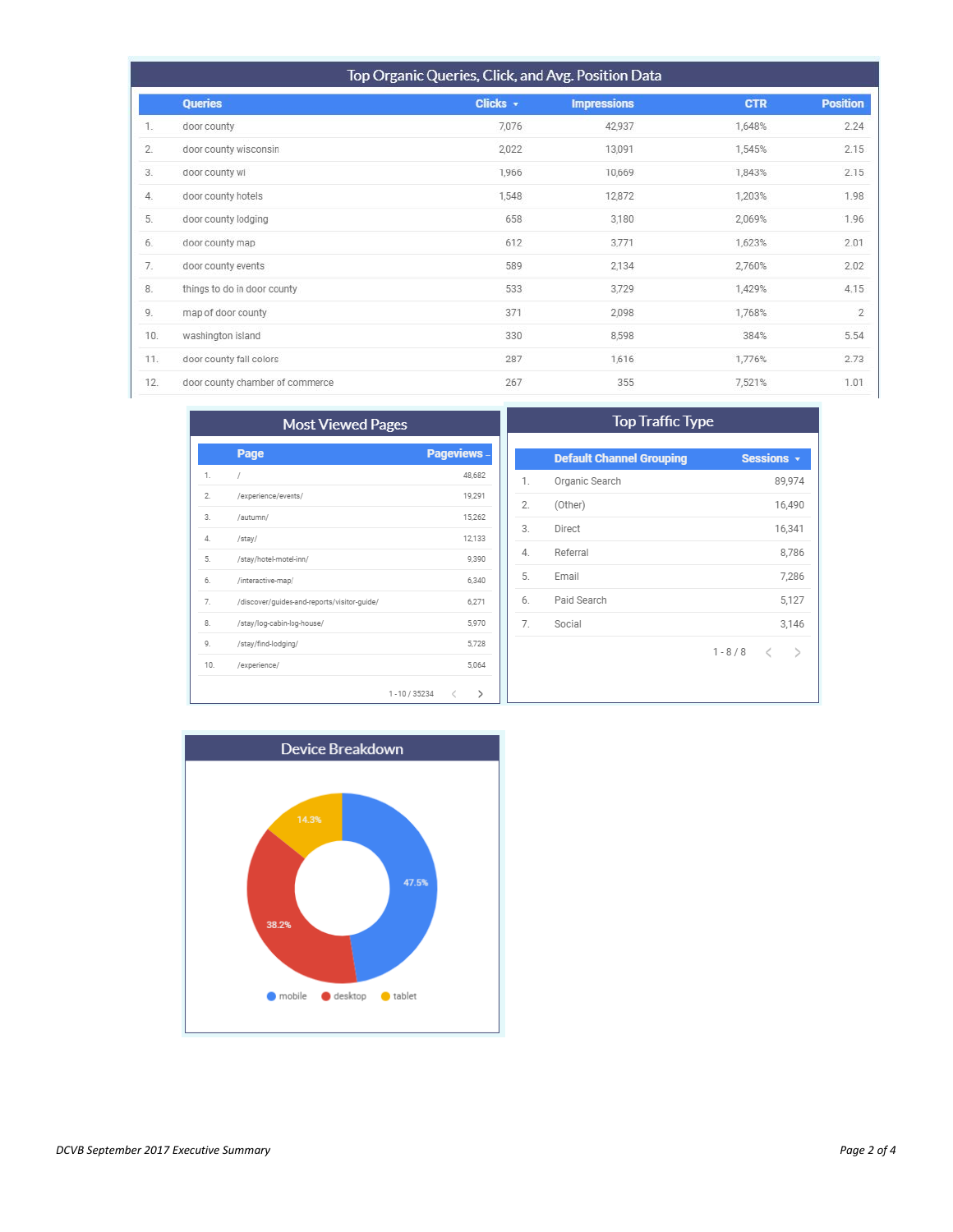### **Ad Placement & Impressions**

In September we had ads running in Brand USA's annual guide (International), Social LGBT targeted ads (Chicago, Mke, GB/App, Madison), Social lead generation ads (Il, WI, MN), Google Adwords, Beloit Visitor Center, WI Tourism Travel Guide, Fall Display Interactive, Digital Outdoor and LGBT print which garnered 30,509,295 impressions.

| <b>Interactive Results</b><br>Door County Fall 2017: September                                                                     |             |        |            |  |
|------------------------------------------------------------------------------------------------------------------------------------|-------------|--------|------------|--|
| Life is EVER CHANGING.<br><b>Life is</b><br>EXPLORE MORE<br>live life well<br><b>TERME</b><br><b>Hve life well</b><br>EXPLORE MORE |             |        |            |  |
| Vendor                                                                                                                             | Impressions | Clicks | <b>CTR</b> |  |
| AdRoll                                                                                                                             | 1,051,908   | 3,183  | 0.30%      |  |
| Gimbal                                                                                                                             | 1,789,133   | 5,733  | 0.32%      |  |
| <b>TOTAL</b>                                                                                                                       | 2.841.041   | 8.916  | 0.31%      |  |

## **Social Initiative**

Social continues to be the main driver of impressions with video being our best performer. Facebook brought in roughly 2.5million impressions and currently has just under 100k followers. Twitter generated 5 million impressions. Instagram followers have increased to 25.5k and has shown great engagement since the inception of Crowdriff.